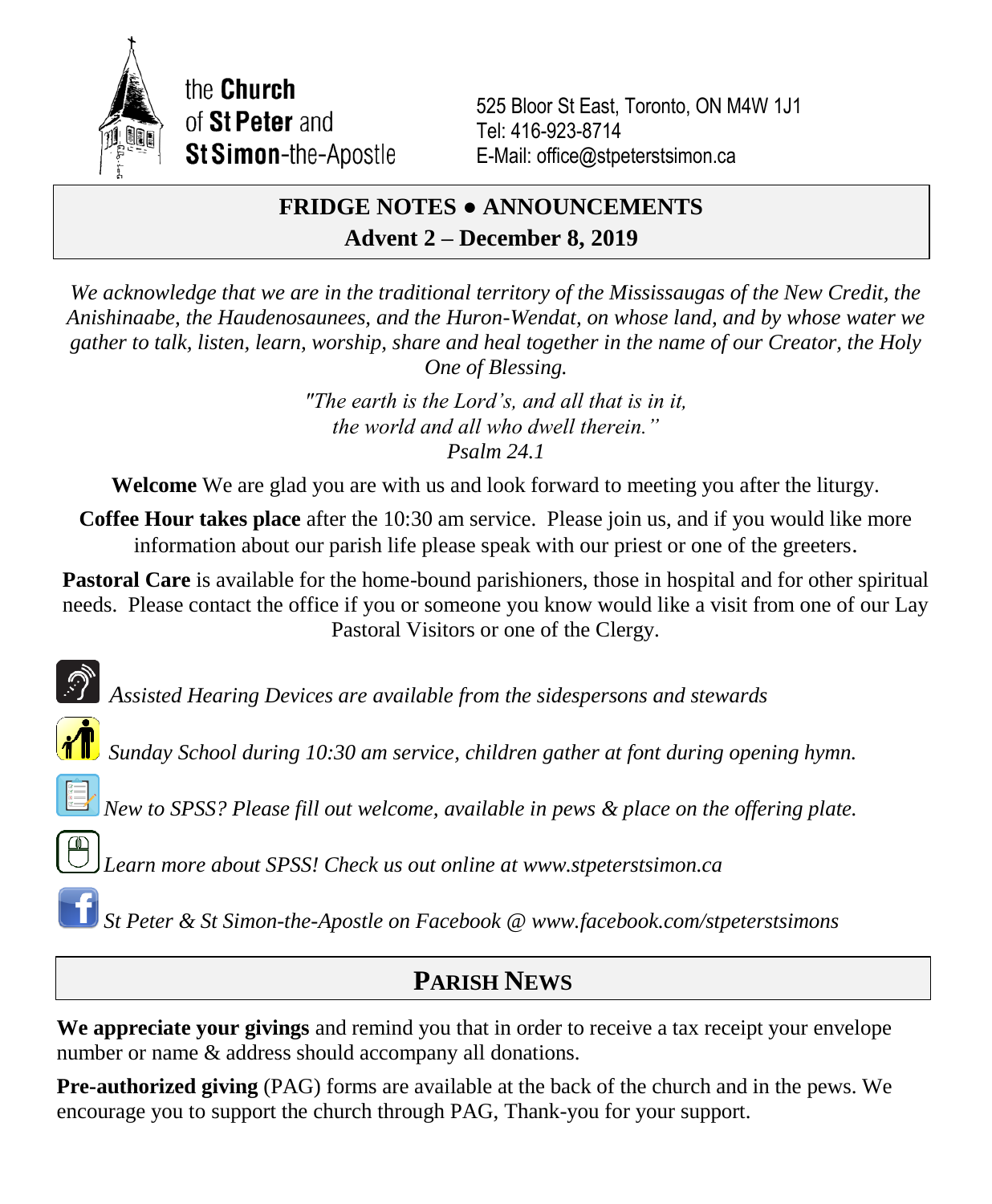# **PARISH NEWS CONTINUED…**

**Reminder, please do** not leave your personal belongings unattended; keep them with you at all times.

**Envelope Numbers** Please assist our Counting Team by recording your envelope number on all contributions, Thank-you.

**Parish Records** Please help us to keep our Parish Records up to date by ensuring that the office has your current information (e-mail, address, phone number) on file, Thank-you.

**Fridge Notes** Please note that when placing an announcement in Fridge Notes, the weekly cut-off time is Wednesday at noon, Thank-you.

## **FOR SALE…CHURCH PEWS**

We have three church pews for sale; they date from 1952 when the chapel was consecrated as a World War 2 memorial chapel. The pews are solid oak, measuring just over 7 ft. in length (86 inches to be exact). We are asking \$500 for each; delivery isn't available. If you are interested, please contact Darleen in the Church Office at 416-923-8714.

## **OUR CRÈCHE…IN NEED OF REPAIR**

Our crèche is in need of repair, the manger has broken legs and some of the Wise Men have loose or broken limbs. If you are able to repair ceramics and can volunteer some of your time, please contact Darleen in the Church Office at 416-923-8714.

# **CHRISTMAS FLOWERS**

If you would like to make a donation towards flowers for Christmas, please use the envelopes found at the back of the Church. Include the particular memorial and/or thanksgiving you would like acknowledged. Deadline for a memorial and/or thanksgiving is 12:00 pm Wednesday, December 18<sup>th</sup>, 2019. Please contact Marie Samuels-Isaac for further information.

# **MEMORIAL SERVICE FOR DIANE BIRCH**

### **Diane Birch RIP**

All are invited to join us this week on Wednesday, December  $11<sup>th</sup>$  at 11:00 am for a Requiem Eucharist in thanksgiving for the life and witness of long-time parishioner Diane Birch. Reception to follow in the Parish Hall.

# **CHRISTMAS MARKET**

Hurray!! It was a great day! Thanks to all who made the Christmas Market happen & all who came to this special event. The 13 vendors enjoyed the day too. The Raffle gave us \$1589.00 & the Market nearly \$2575.00 for a Grand Total of \$4164.00. Well done everyone! Happy Christmas - Fran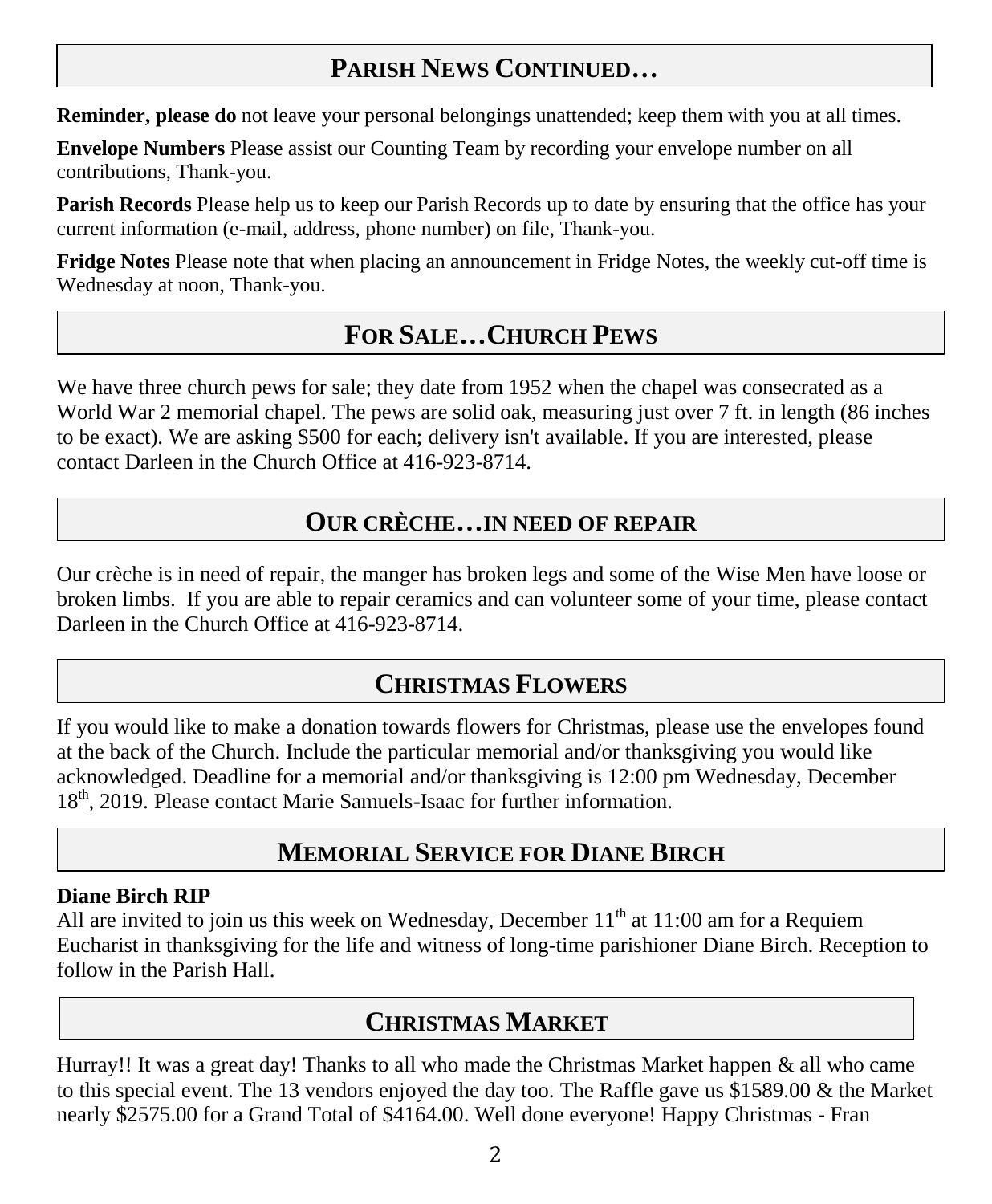## **JOIN US FOR WORSHIP**

**Sunday 8:30 am** – Holy Eucharist **10:30 am** – Choral Service 1<sup>st</sup> Sunday – Choral Eucharist (Traditional), 2<sup>nd</sup> Sunday – Choral Matins, **3 rd Sunday** – Choral Eucharist (Traditional), **4 th Sunday** – Choral Eucharist (Contemporary) **5 th Sunday and Evensong** – As Announced **Wednesdays 11:00 am –** Holy Eucharist with Anointing **Last Tuesday of the Month** – Candlelight Evening Prayer

### **LOOKING AHEAD**

#### **Sunday, December 15 – Advent 3**

Services at 8:30 am & 10:30 am 4:00 pm – Kids' Musical: *Once Upon a Starry Midnight*

#### **Sunday, December 22 – Advent 4**

Services at 8:30 am & 10:30 am 4:00 pm - Lessons & Carols for Christmas

#### **Tuesday, December 24 – Christmas Eve**

5:00 pm - Christmas carols, Communion, and telling of the Christmas story for children

**Tuesday, December 24 – Christmas Eve** 10:00 pm - Traditional Festal Choral Eucharist

#### **Wednesday, December 25 – Christmas Day**

10:00 am - Celebration of the Nativity of our Lord, a cheerful service with carol singing

## **THIS WEEK AT ST PETER AND ST SIMONS**

## **Monday, December 9th**

- 8:30 am Gerrard Resource Center/Daycare (Garden Room F)
- 9:00 am All Saints, Sherbourne (Macklem Hall)
- 2:45 pm Homework Club (Class Room)
- 4:00 pm Yoga (Sitting Room)
- 6:30 pm ROTM Concert (Macklem Hall)

### **Tuesday, December 10th**

- 8:30 am Gerrard Resource Center/Daycare (Garden Room F)
- 2:45 pm Homework Club (Class Room)
- 8:00 pm Holy Studies (Class Room)